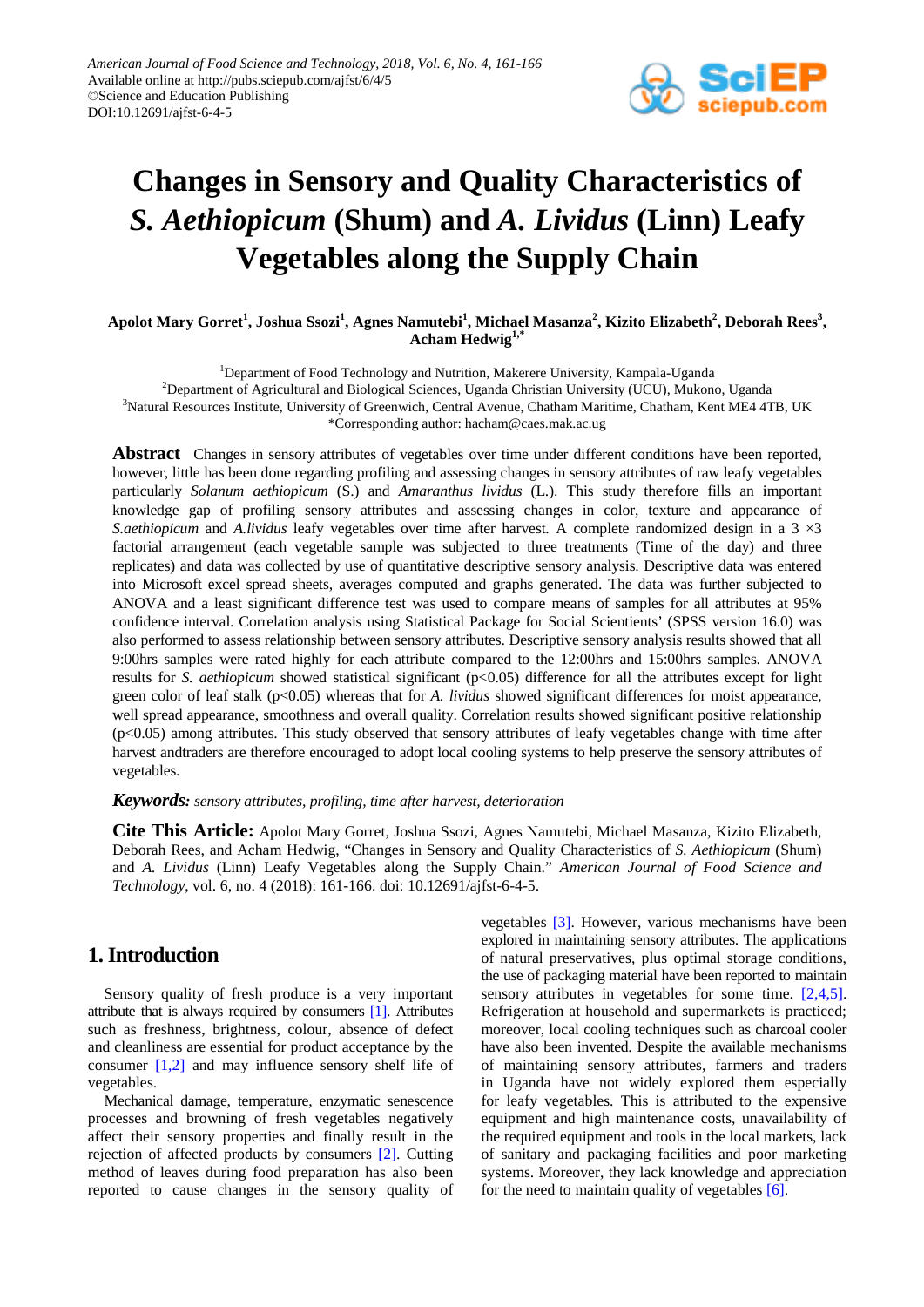From literature, little has been done regarding profiling and assessing sensory attributes of raw leafy vegetables particularly *S. aethiopicum* and *A. lividus*. However, changes in sensory attributes of vegetables over time under different conditions have been reported [\[2,7,8\].](#page-4-1) This study fills an important knowledge gap of profiling sensory attributes and assessing changes in color, texture and appearance of *S. aethiopicum* and *A. lividus* leafy vegetables over time after harvest.

# **2. Materials and Methods**

## **2.1. Experimental Design**

Two leafy vegetable types; *S.aethiopicum* (Shum) and *A.lividus* (Linn) were purposively selected because they are the most commonly cultivated and marketed vegetables in Central Uganda. They are grown for their ready market, palatability and high nutritive value [\[9\]](#page-4-4) and yet little about their sensory properties is known.

Vegetable samples were picked from the markets at 9:00hr,12:00hr and 15:00hr after ascertaining that they were from the same farm; this was done through farm visits during harvesting and following up the truck during transportation up to the market. The samples that were picked were then wrapped in a black polythene bag and placed in a cool ice box and transported to the laboratory at the Department of Food Technology and Nutrition for sensory evaluation. Sensory evaluation was done as the vegetable samples came in at the respective hours.

### **2.2. Data Collection**

Quantitative descriptive sensory analysis was used to profile and investigate changes in sensory attributes of vegetables with time after harvest (9:00hrs/morning, 12:00hrs/noon and 15:00hrs/evening). *S. aethiopicum* and *A. lividus* vegetable samples were picked from the markets at these respective times of the day after ascertaining that they were from the same source (farm).The samples that were picked were wrapped in a black polythene bag and then placed in a cool box and transported for further laboratory analysis at the Department of Food Technology and Nutrition.

#### **2.2.1. Training of Panelists**

Seven (3 females and 4 males) trained and experienced panelists were selected to participate in the development of sensory profiles for assessment of changes for the two types of leafy vegetables. They were chosen based on their ability to provide similar responses on similar vegetable samples on repeated occasions, interest in the study and availability for the duration of the study. Panelists were exposed to a two- day training session of one hour so as to develop a clear definition for each attribute of importance in the respective vegetables. Each panelist received a representative specimen and with training, they were able to increase their sensitivity and ability to discriminate between the sensory attributes of the leafy vegetables. Descriptors and definitions of the characteristics of the vegetables were collectively agreed on and developed by the panelists.

#### **2.2.2. Scaling and Scoring**

A 5 point category scale ranging from 1 to 5 was used to measure the intensity of each sensory attribute (appearance, color and texture) for the two vegetables; where 1 denoted the least intense and unacceptable condition (Highly unacceptable) and 5 denoted the most intense and acceptable condition (Highly acceptable). The overall quality was also rated using the same scale. A 5 point scale was chosen and modified from the 'just about right scale' as suggested that this kind of scale generates both intensity and acceptability at the same time [\[10\].](#page-4-5) [\[7\]](#page-4-6) also used the same denotation on the category scale except that they used a 9 point scale.

Attributes described were appearance, colour and texture using descriptors generated during the training; appearance had three descriptors (moist, well spread leaves and whole leaves) for both *S. aethiopicum* and *A. lividus* leafy vegetables, colour also had three descriptors (Dark green top face, pale green bottom face and light green/purplish stalks) for *S. aethiopicum*. Colour was described differently for *A. lividus* (green with purple patches on top face of the leaf, purple with green patches bottom face of the leafy and purple leaf stalk)*.* Texture had two descriptors for *S. aethiopicum* (rough leaf surface and firm/stiff leaves) and three for *A. lividus* (smooth top face of the leaf, rough bottom face of the leaf and firm/stiff leaves).

## **2.2.3. Sample Preparation and Serving**

On arrival from the market, the roots and soil were removed and a portion of approximately 300g of raw vegetable sample was served on plastic trays and coded with a three digit figure. One type of vegetable was served at a time. A score sheet for evaluation accompanied the sample. All samples were evaluated by a trained panel according to methods by  $[10]$ . Samples were evaluated under a well-balanced light and each panelist sat in an individual booth.

## **2.3. Statistical Analysis**

A complete randomized design in which each vegetable sample was subjected to three treatments (hour of the day) and three replicates was used resulting in a total of 18 vegetable samples for both *S. aethiopicum* and *A. lividus.*

The results were subjected to descriptive analysis, and when it was confirmed that the data followed a normal distribution, one-way analysis of variance was performed and mean comparison between the treatments was by least significant difference test (LSD) with confidence level of 95% using Statistical Package for Social Scientists software (SPSS version 16.0) . Correlation matrices of the sensory attributes and overall quality data were also performed using Pearson's correlation coefficients.

## **3. Results and Discussion**

## **3.1. Sensory Profiles**

Sensory profiles of eight (8) and nine (9) descriptors were developed for *S. aethiopicum* and *A. lividus;*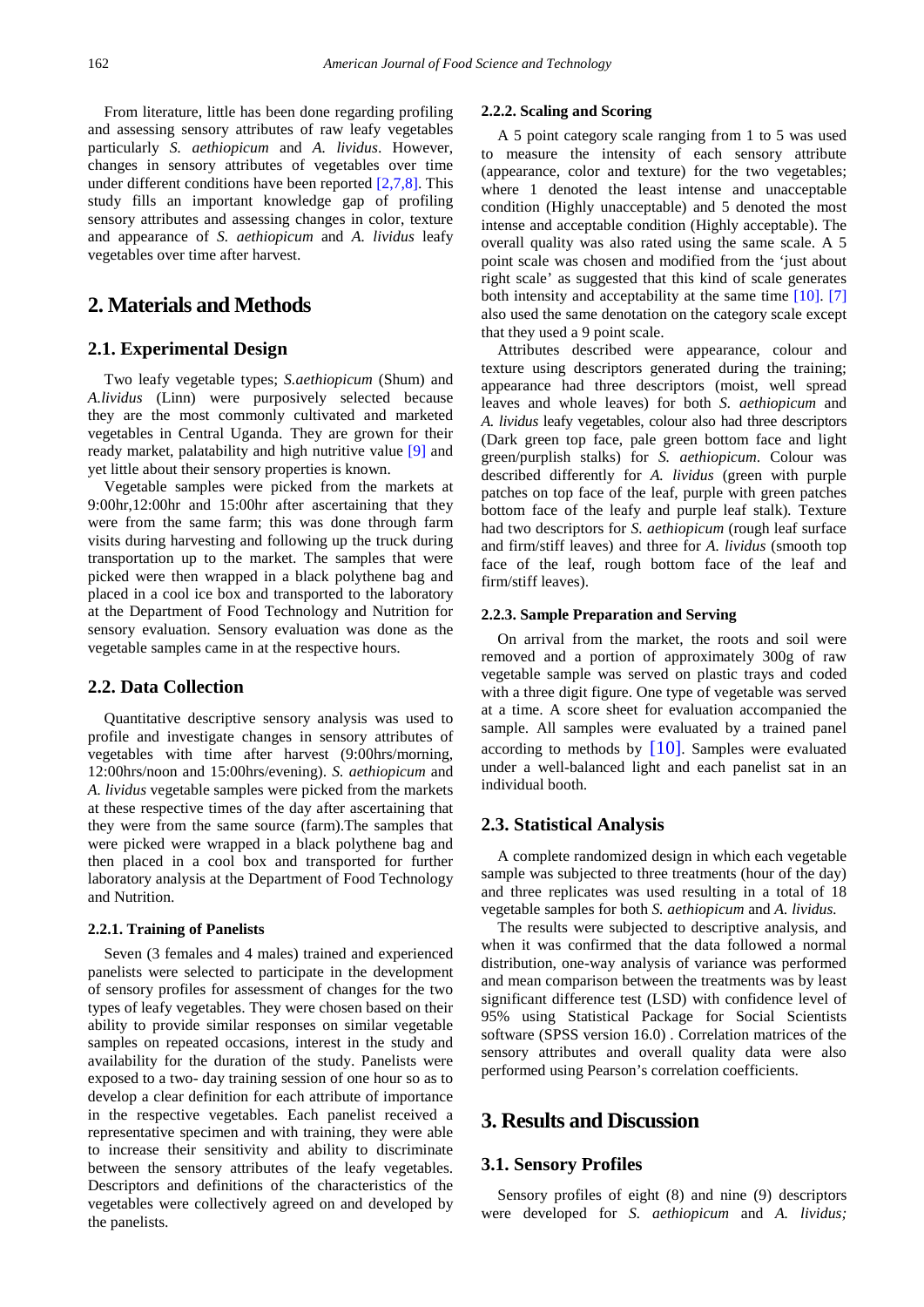respectively using quantitative descriptive sensory analysis [\(Table 1](#page-2-0)  $&$  [Table 2\)](#page-2-1). The final list of descriptors developed by the panelists encompassed; appearance, color and texture. Attributes and definitions for *S. aethiopicum* indicated three attributes for appearance, three for color and two for texture [\(Table 1\)](#page-2-0). Attributes and definitions for *A. lividus* indicated three attributes for appearance, three for color and three for texture [\(Table 2\)](#page-2-1), with definitions for each attribute and overall quality for both types of vegetables.

**Table 1. Sensory profile for** *S. aethiopicum* **(Nakati)**

<span id="page-2-0"></span>

| Attribute                      | Definition                                          |
|--------------------------------|-----------------------------------------------------|
| Appearance                     |                                                     |
| Moist                          | Presence of shinny water on leaf surface            |
| Well spread leaves             | Not falling/folded                                  |
| Whole leaves                   | Not broken leaves                                   |
| Color                          |                                                     |
| Dark green top face            | Dark green color                                    |
| Pale green bottom face         | Pale green color                                    |
| Light green/purplish<br>stalks | Purplish color mixed with some light green<br>color |
| Texture                        |                                                     |
| Rough                          | Rough leaves on touching                            |
| Firm stiff leaves              | Firm leaf on the stalk                              |
| Overall quality                | Overall impression covering all attributes          |

**Table 2. Sensory profile for** *A. lividus* **(Bugga)**

<span id="page-2-1"></span>

| Attribute                | Definition                                 |
|--------------------------|--------------------------------------------|
| Appearance               |                                            |
| Moist                    | Presence of shinny water layer             |
| Well spread leaves       | Not falling/folded                         |
| Whole leaves             | Not broken leaves                          |
| Color                    |                                            |
| Green- purple top face   | Green color with purple patches            |
| Purple-green bottom face | Purple color with some light green patches |
| Purple leaf stalks       | Purplish color of leaf stalks              |
| Texture                  |                                            |
| Smooth top face          | Smooth leaf top on touching                |
| Rough bottom face        | Rough leaf bottom on touching              |
| Firm leaves              | Firm leaf on stalk                         |
| Overall quality          | Overall impression covering all attributes |

# **3.2. Influence of Time after Harvest on Sensory Attributes of** *S. aethiopicum* **and**  *A. lividus* **Leafy Vegetables.**

Descriptive Sensory Analysis was carried at 9:00hrs, 12:00hrs and 15:00hrs. Results show all 9:00hrs samples being rated highly for each attribute compared to the 12:00hrs and15:00hrs samples for both types of vegetables [\(Figure 1](#page-2-2) & [Figure 2\)](#page-3-0).

 $\blacksquare$  9:00hrs

■ 12:00hrs

■ 15:00hrs

LightGRLS

<span id="page-2-2"></span>

Figure 1a) Changes in appearance of S.aethiopicum





Figure 1b) Changes in color of S.aethiopicum

DarkGRT PaleGRB

35

30

25

20

15

10

5

 $\Omega$ 

**Mean Intensity Rating** 



Figure 1d) Changes in overall quality of S.aethiopicum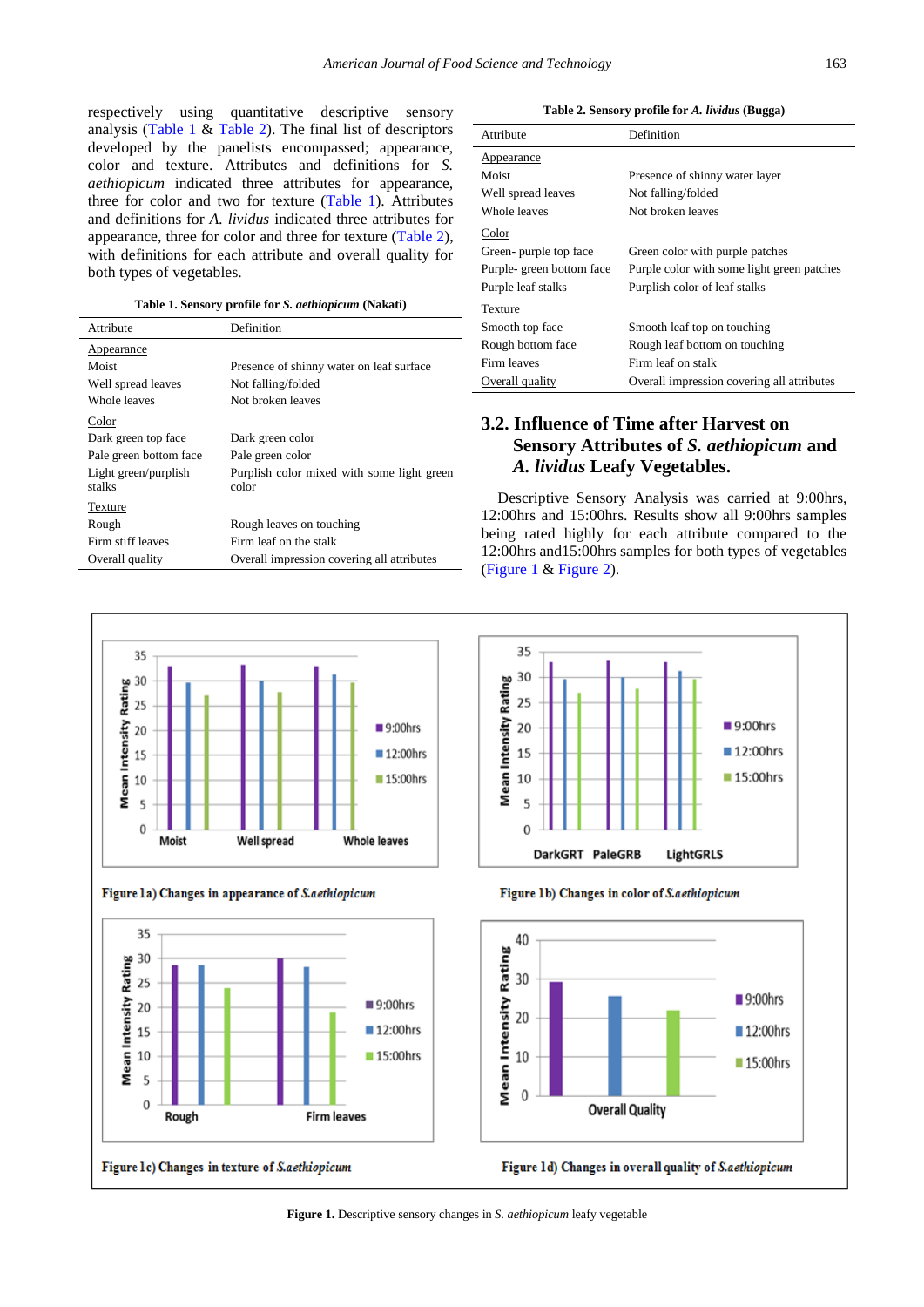<span id="page-3-0"></span>

**Figure 2.** Descriptive sensory changes of *A. lividus* leafy vegetable

Changes in sensory attributes over time after harvest were observed and all 9:00hrs samples were rated highly for each attribute compared to the 12:00hrs and 15:00hrs samples .This implies that during morning hours (up to 9:00hrs), changes due to environmental and postharvest practices are minimal due to the little heat from the sun and therefore this can be a recommended time for purchase of leafy vegetables. Literature on this kind of study is limited, however, some studies have looked at changes in sensory attributes of non-leafy vegetables such as carrots and other products such as wine, cheese, honey over a storage period [\[11,12,13,14\].](#page-4-7) Those that have looked at leafy vegetables like lettuce, Chicory have subjected them to conditions like cooking methods and storage period [\[2-7\].](#page-4-1) This particular study has looked sensory changes in one day of sale. This is because vegetables are expected to be consumed when still fresh and most of the traders sell their vegetables in one day.

Appearance characteristics for *S. aethiopicum* were rated highest at 9:00hrs. However as time increased, more negative change was observed. From Figure1a, an observable decrease in appearance between 9:00hrs, 12:00hrs and 15:00hrs were observed. Despite the higher rating of other attributes for *A. lividus* at 9:00hrs, appearance characteristics were rated highest at 12:00hrs. As expected, change in appearance characteristics were observed at 15:00hrs. The observed changes in appearance attributes can be attributed to the high temperatures that cause loss of moisture making the leaves appear wilted and folded. Wilted appearance is not a desired sensory attribute and this can cause rejection of the vegetable by the consumer since appearance is one of the important quality attributes [\[1\].](#page-4-0) The loss of moistness is associated with loss in moisture content which later leads to loss of vigor [\[2\].](#page-4-1)

Color for both types of vegetables rated highly for all the times (9:00hrs, 12:00hrs and 15:00hrs) as compared to other sensory attributes. This implies that color deteriorates but at a slow rate over time. It can be assumed that processes such as oxidation and enzymatic browning that are responsible for color change have no significant effect on vegetables within a day of harvest. Also cool temperatures during rainy days are assumed to maintain an attractive color on the vegetables. This could be another reason for the high color intensity rating by the panelists.

There was an observed deterioration in texture characteristics for both vegetables. However, deterioration was greater in *S. aethiopicum* as compared to *A. lividus*. The low intensity ratings of texture could be attributed to the improper handling of the vegetables from farm and in the market. Roughness and firm leaves described the texture of the vegetables and the later scored the least intensity. This implies that the rough handling, improper transport means and high temperatures of the day caused the leaves to lose their firmness and hence the poor texture observed. The loss in firmness can also be attributed to dehydration [\[3\].](#page-4-2) A decrease in firmness during day 1 of cold storage of fresh Broccoli was also reported [\[15\].](#page-5-0)

Overall samples were evaluated as of acceptable quality though *A. lividus* samples were more acceptable than those of *S. aethiopicum*. Generally, 9:00hrs samples were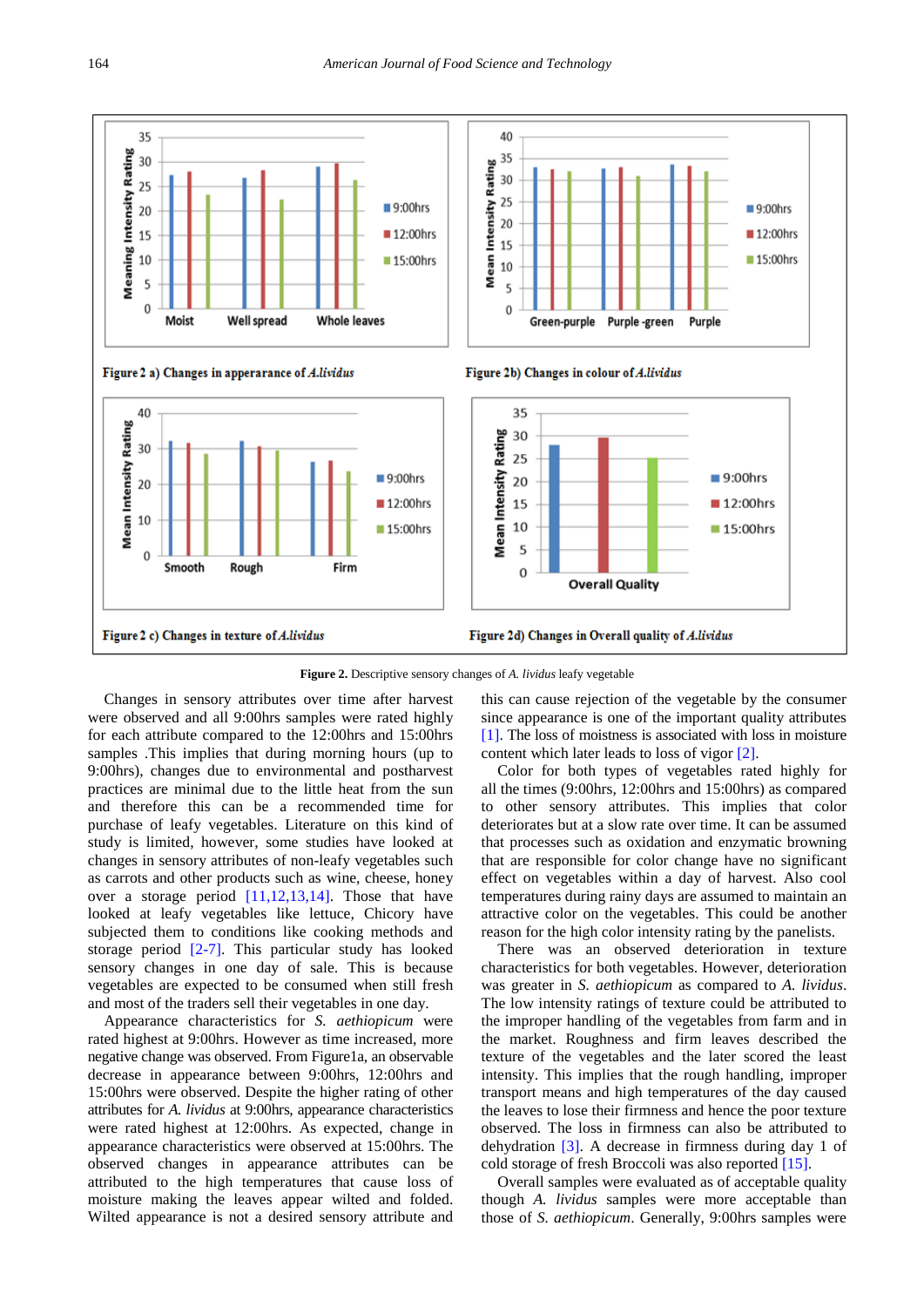rated highest while evening samples rated lowest in overall quality. This shows evidence that the sensory quality of vegetables without refrigeration deteriorates in one day. Leafy vegetables should therefore be consumed on the day of harvest if no other means of preservation are available.

ANOVA results showed significant  $(p<0.05)$  differences in all attributes of *S. aethiopicum* over time after harvest except for light green color of the leaf stalks. For *A. lividus*, significant (p<0.05) differences were observed for moist appearance, well spread appearance, smoothness and overall quality. These results are related to the descriptive analysis results above where there is an observed variation the sensory attributes particularly for *S. aethiopicum* over time after harvest. These findings are related to those by  $[2,12]$  who reported significant (p<0.05) differences in the intensity ratings of all attributes such as color and freshness (appearance) during storage. Significant (p<0.05) mean differences were also observed in *S. aethiopicum* for moist appearance and firmness and none for *A. lividus* between 9:00hrs and 12:00hrs. Between 12:00hrs and 15:00hrs, significant (p<0.05) mean differences were observed in well spread appearance and texture characteristics for *S. aethiopicum*. For *A. lividus*, significant  $(p<0.05)$  mean differences were observed in moist appearance, well spread appearance, smooth leaf texture and overall quality. From this observation, appearance and texture characteristics for both types of vegetables deteriorated more than other attributes and these highly impact on acceptability of the respective vegetables in the market. From the statistical analysis, it appears that *S. aethiopicum* is more prone to degradation compared to *A. lividus*. This observation can be attributed to characteristics of leafy structure specific to each type of vegetable [\[2\].](#page-4-1)

Sensory attributes for both types of vegetables had a positive significant ( $p<0.05$ ) relationship( $r=0.5$  & above) among each other. These findings relate to that of [\[16\]](#page-5-1) where attributes like texture, aroma, and flavor and after taste had significant correlation coefficients. Stronger positive correlations of 0.8 were observed for more attributes of *S. aethiopicum* compared to that *A. lividus*. More related to these findings are those reported by [\[17\]](#page-5-2) where positive correlations between aftertaste and texture descriptors in fresh orange juice were observed. Furthermore the strong positive correlations were observed between color characteristic for both vegetables. Color is an important attribute in the choice of any product in the market. The loss or change in color for example yellowing of vegetables may mean spoilage. There was a strong relationship between firm texture and well spread appearance in *S. aethiopicum* vegetable (p=0.00, r=0.812) and not in *A.lividus*. The loss of moisture causes loss in vigor which then affects the firmness and the well spread appearance of the leaves. Strong positive correlations among sensory attributes were also observed in bread [\[18\].](#page-5-3) For vegetables, overall quality and well spread appearance (p=0.00, r=0.843; p=0.000, r=0.832) respectively had a strong relationship. This implies that appearance has a great impact on the acceptable quality of these vegetables. Loss in appearance characteristics means loss in quality and acceptability as well. It is therefore important to preserve these appearance characteristics. Traders in the market sprinkle water on the vegetables from time to time

in an attempt to preserve these characteristics. However, the best option would be keeping temperatures low for example by refrigeration/cooling system which is sustainable.

# **4. Conclusion**

From the findings, it can be concluded that sensory attributes of leafy vegetables deteriorate with time after harvest especially when there is no cooling system in place. Due to the lack of cooling systems, consumers are encouraged to purchase leafy vegetables in the morning hours since morning (9:00hrs) samples showed highly acceptable sensory attributes. Traders are also encouraged to adopt local cooling systems like charcoal coolers to help preserve the sensory attributes of vegetables.

# **References**

- <span id="page-4-0"></span>[1] Hussin, S.R, Yee, W.F and Bojei, J. Essential quality attributes in fresh producepurchased by Malaysian consumers . *Journal of Agribusiness Marketing*, *3*, 1-19, 2010
- <span id="page-4-1"></span>[2] Oliveira, D. C. R. D., Leal, P. A. M., Honório, S. L. and Soares, E. K. B. Sensory quality attributes of lettuce obtained using different harvesting performance systems. *Food Science and Technology (Campinas)*, *33*(2), 239-244, 2013
- <span id="page-4-2"></span>[3] Martinez, I., Ares G. and Lema P. Influence of cut and packaging film on sensory quality of fresh-cut Butterhead Lettuce (*Lactuca Sativa* L., cv.Wang). *Journal of Food Quality,* 31, 48-66, 2008.
- [4] Ali, A., Chow, W. L., Zahid, N. and Ong, M. K. Efficacy of Propolis and Cinnamon Oil Coating in Controlling Post-Harvest Anthracnose and Quality of Chilli (Capsicum annuum L.) during Cold Storage. *Food and Bioprocess Technology*, *7*, 2742-2748, 2014.
- [5] Alvarez, M. V., Ponce, A. G. and Moreira, M. R. Combined effect of bioactive compounds and storage temperature on sensory quality and safety of minimally processed celery, leek and butternut squash. *Journal of Food Safety*, *35*(4), 560-574, 2015
- <span id="page-4-3"></span>[6] Kader, A. A. Increasing food availability by reducing postharvest losses of fresh produce. *Acta Horticulturae*, *682*, 2169-2176, 2005.
- <span id="page-4-6"></span>[7] Renna, M., Gonnella, M., Giannino, D. andSantamaria, P. Quality evaluation of cook-chilled chicory stems ( Cichorium intybus L ., Catalogna group ) by conventional and sous vide cooking methods. *Journal of Science of Food and Agriculture*. 2013.
- [8] Piagentini, A. M., Mendez, J. C., Guemes, D. R. and Pirovani, M. E. Modeling changes of sensory attributes for individual and mixed fresh-cut leafy vegetables. *Postharvest Biology and Technology*, 38(3), 202-212, 2005.
- <span id="page-4-4"></span>Ssekabembe, C. K., Bukenya, C., & Nakyagaba, W. Traditional knowledge and practices in local vegetable production in central Uganda. In *African Crop Science Conference Proceedings*, 6, 14- 19, 2003.
- <span id="page-4-5"></span>[10] Lawless, H. T. and Heymann, H. *Sensory evaluation of food: principles and practices*. Springer Science & Business Media. 2010.
- <span id="page-4-7"></span>[11] Ferreira, E. L., Lencioni, C., Benassi, M. T., Barth, M. O. and Bastos, D. H. M. Descriptive sensory analysis and acceptance of stingless bee honey. *Revista de Agaroquimica y Tecnologia de Alimentos*, 15(3), 251-258, 2009.
- [12] Papetti P. andCarelli A. Composition and sensory analysis for quality evaluation of a typical Italian cheese: influence of ripening period. *Czech Journal of Food Science*. 31: 438-444, 2013.
- [13] Vilela, A., Monteiro, B. and Correia, E. Sensory profile of Port wines: Categorical Principal Component Analysis, an approach for sensory data treatment. *Ciência e Técnica Vitivinícola*, 30(1), 1-8, 2015.
- [14] Wrzodak, A., Kapusta, E., Szwejda-Grzybowska, J. and Woszczyk, K. Sensory quality of carrots from organic and conventional cultivation. *Vegetable Crops Research Bulletin*, *77*, 75-88, 2012.